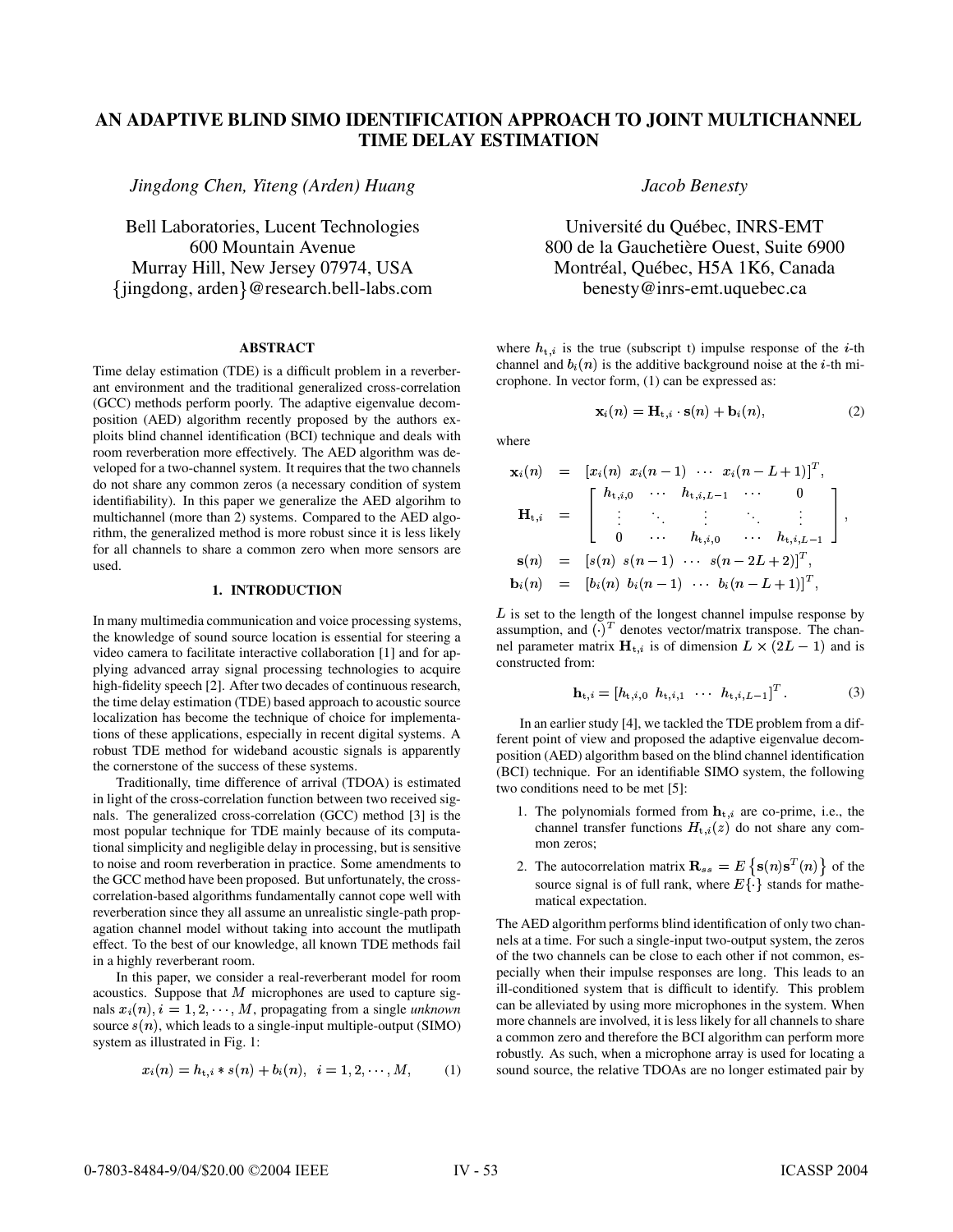

Figure 1: Illustration of the relationships between the input source  $s(n)$  and the microphone outputs  $x_i(n), i = 1, 2, \dots, M$ , in a single-input multiple-output FIR system.

pair. The multichannel system will be treated as a whole and the BCI algorithm can be globally optimized.

While using more microphones can make a system more feasible to identify, more parameters should be estimated at a time and the BCI algorithm is more complicate to develop. To make the estimation process efficient, in this paper, we will apply the frequency-domain adaptive BCI method [6] and will propose a generalized joint multichannel (JMC) TDE algorithm.

# **2. THE FREQUENCY-DOMAIN BCI ALGORITHM**

Basically, a multichannel system can be blindly identified because of the channel diversity, which makes the outputs of different channels distinct though related. By following the fact that

$$
x_i(n) * h_{t,j} = s(n) * h_{t,i} * h_{t,j} = x_j(n) * h_{t,i}, \qquad (4)
$$

a cross-relation between the  $i$ -th and  $j$ -th channel outputs, in the absence of noise, can be formulated as

$$
\mathbf{x}_i^T(n)\mathbf{h}_{t,j} = \mathbf{x}_j^T(n)\mathbf{h}_{t,i}, \ \ i, j = 1, 2, ..., M, \ i \neq j. \tag{5}
$$

When noise is present or the channel impulse responses are improperly modeled, the left and right hand sides of (5) are generally not equal and the inequality can be used to define an *a priori* error signal as follows:

$$
e_{ij}(n+1) = \frac{\mathbf{x}_i^T(n+1)\mathbf{h}_j(n) - \mathbf{x}_j^T(n+1)\mathbf{h}_i(n)}{\|\mathbf{h}(n)\|}, \quad (6)
$$

where  $\mathbf{h}_i(n)$  is the model filter for the *i*-th channel at time *n* and

$$
\mathbf{h}(n) = \left[ \begin{array}{ccc} \mathbf{h}_1^T(n) & \mathbf{h}_2^T(n) & \cdots & \mathbf{h}_M^T(n) \end{array} \right]^T.
$$

The model filter is normalized in order to avoid a trivial solution whose elements are all zeros. Based on the error signal defined here, a cost function at time  $n + 1$  is given by

$$
J(n+1) = \sum_{i=1}^{M-1} \sum_{j=i+1}^{M} e_{ij}^{2}(n+1).
$$
 (7)

An adaptive algorithm is then derived to efficiently determine the model filters  $\mathbf{h}_i$  that minimize this cost function and therefore model filters  $\mathbf{h}_i$  that minimize this cost function and therefore would be good estimates of  $\mathbf{h}_{t,i}/||\mathbf{h}_t||$ . This can be done in either  $t_{\rm t,i}/\|\mathbf{h}_{\rm t}\|$ . This can be done in either the time or the frequency domain. In the following, we present a frequency-domain algorithm that is more computationally efficient and converges much faster.

To begin, we define an intermediate signal  $y_{ij} \equiv x_i * h_j$ . In vector form, a block of such a signal can be expressed in the frequency domain as

$$
\underline{\boldsymbol{y}}_{ij}(m+1) = \boldsymbol{\mathcal{W}}_{L\times 2L}^{01} \boldsymbol{\mathcal{D}}_{x_i}(m+1) \boldsymbol{\mathcal{W}}_{2L\times L}^{10} \underline{\boldsymbol{h}}_j(m), \quad (8)
$$

where

$$
\mathbf{W}_{L\times 2L}^{01} = \mathbf{F}_{L\times L} [\mathbf{0}_{L\times L} \quad \mathbf{I}_{L\times L}] \mathbf{F}_{2L\times 2L}^{-1},
$$
  

$$
\mathbf{D}_{x_i}(m+1) = \text{diag}\{\mathbf{F}_{2L\times 2L} \cdot \mathbf{x}_i(m+1)_{2L\times 1}\},
$$
  

$$
\mathbf{W}_{2L\times L}^{10} = \mathbf{F}_{2L\times 2L} [\mathbf{I}_{L\times L} \quad \mathbf{0}_{L\times L}]^T \mathbf{F}_{L\times L}^{-1},
$$
  

$$
\underline{\mathbf{h}}_j(m) = \mathbf{F}_{L\times L} \mathbf{h}_j(m),
$$
  

$$
\mathbf{x}_i(m+1)_{2L\times 1} = [x_i(mL) \quad x_i(mL+1) \quad \cdots \quad x_i(mL+2L-1)]^T, \quad (9)
$$

 ${\bf F}_{L\times L}$  and  ${\bf F}_{L\times L}^{-1}$  are respectively the Fourier and inverse Fourier matrices of size  $L \times L$ , and  $m$  is the block time index. Then a block of the error signal based on the cross-relation between the  $i$ -th and the  $j$ -th channel in the frequency domain is determined as:

$$
\underline{\mathbf{e}}_{ij}(m+1) = \underline{\mathbf{y}}_{ij}(m+1) - \underline{\mathbf{y}}_{ji}(m+1)
$$
  
\n
$$
= \mathbf{W}_{L \times 2L}^{01} [\mathbf{D}_{x_i}(m+1)\mathbf{W}_{2L \times L}^{10} \underline{\mathbf{h}}_j(m) -
$$
  
\n
$$
\mathbf{D}_{x_i}(m+1)\mathbf{W}_{2L \times L}^{10} \underline{\mathbf{h}}_i(m)] \quad (10)
$$

Continuing, we construct a frequency-domain cost function at the  $(m + 1)$ -th block as follows:

$$
J_{\rm f}(m+1) = \sum_{i=1}^{M-1} \sum_{j=i+1}^{M} \underline{e}_{ij}^H(m+1)\underline{e}_{ij}(m+1), \qquad (11)
$$

where  $(\cdot)^H$  denotes Hermitian transpose. By using Newton's method, we update the model filter coefficients according to:

$$
\underline{\mathbf{h}}_k(m+1) = \underline{\mathbf{h}}_k(m) - \mu_f E^{-1} \left\{ \frac{\partial}{\partial \underline{\mathbf{h}}_k^T(m)} \left[ \frac{\partial J_f(m+1)}{\partial \underline{\mathbf{h}}_k^*(m)} \right] \right\} \frac{\partial J_f(m+1)}{\partial \underline{\mathbf{h}}_k^*(m)}, \quad (12)
$$

where ()<sup>\*</sup> stands for complex conjugate and  $\mu_f$  is a small positive step size. It can be shown that

$$
\frac{\partial J_f(m+1)}{\partial \underline{\mathbf{h}}_k^*(m)} = \sum_{i=1}^M \left[ \mathbf{W}_{L \times 2L}^{01} \mathbf{\mathcal{D}}_{x_i}(m+1) \mathbf{W}_{2L \times L}^{10} \right]^H \underline{\mathbf{e}}_{ik}(m+1), \quad (13)
$$

and the Hessian matrix can be approximated as

$$
E\left\{\frac{\partial}{\partial \underline{\mathbf{h}}_k^T(m)}\left[\frac{\partial J_f(m+1)}{\partial \underline{\mathbf{h}}_k^*(m)}\right]\right\}
$$
  

$$
\approx \frac{1}{2} \mathbf{W}_{L \times 2L}^{10} \mathbf{P}_k(m+1) \mathbf{W}_{2L \times L}^{10},
$$
 (14)

where

$$
\boldsymbol{\mathcal{P}}_k(m+1)=E\left\{\sum_{i=1,i\neq k}^M \boldsymbol{\mathcal{D}}_{x_i}^*(m+1)\boldsymbol{\mathcal{D}}_{x_i}(m+1)\right\}.
$$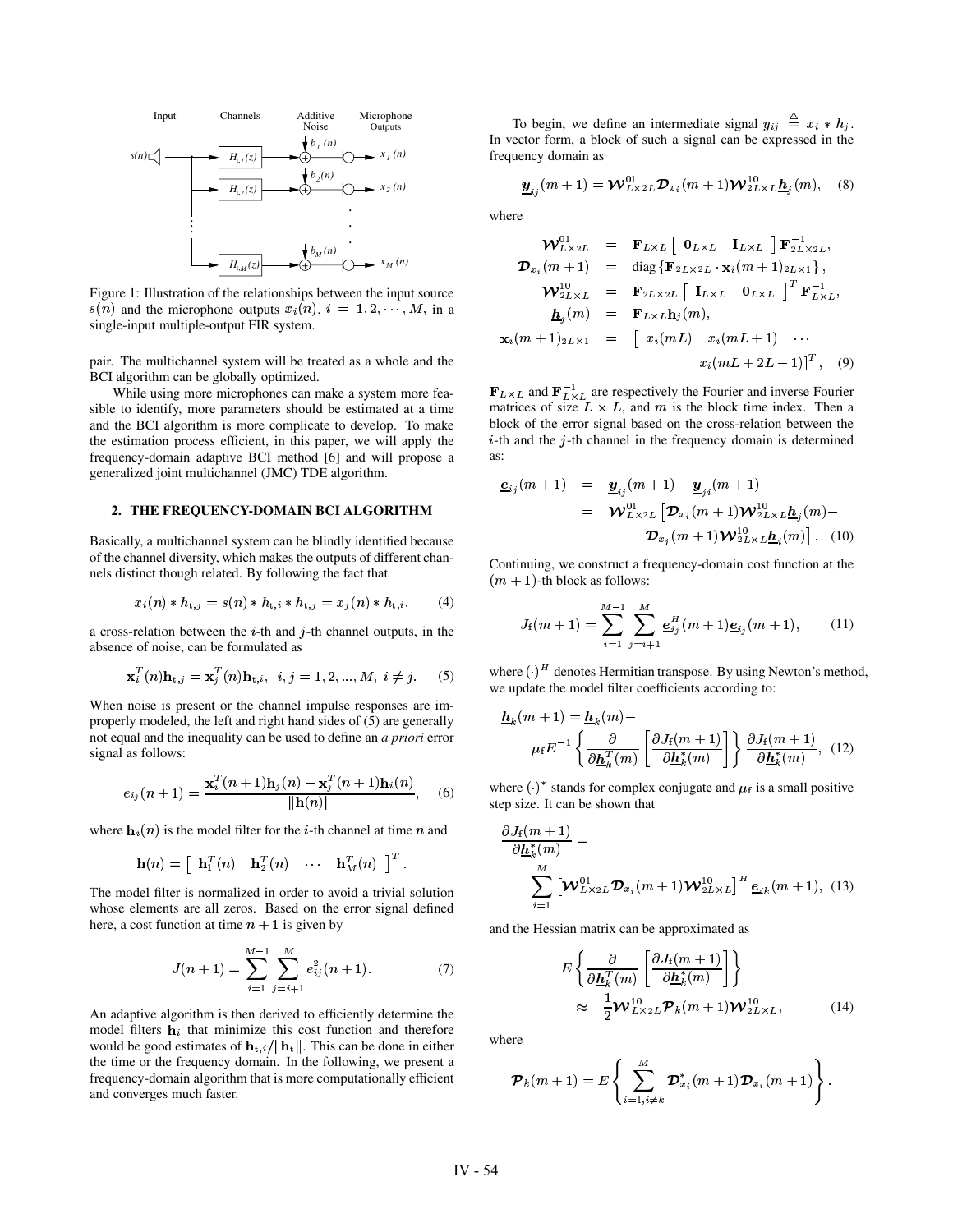Substituting (13) and (14) into (12) and multiplying by  ${\bf W}_{2L \times L}^{10}$ produces the *constrained* frequency-domain BCI algorithm:

$$
\underline{\mathbf{h}}_k^{10}(m+1) = \underline{\mathbf{h}}_k^{10}(m) -
$$
\n
$$
2\mu_{\mathbf{f}} \mathbf{W}_{2L \times 2L}^{10} \mathbf{P}_k^{-1}(m+1) \sum_{i=1}^M \mathbf{D}_{x_i}^*(m+1) \underline{\mathbf{e}}_{ik}^{01}(m+1), (15)
$$

where

$$
\begin{array}{ccl} \underline{\boldsymbol{h}}_k^{10}(m) &=& \boldsymbol{\mathcal{W}}_{2L\times L}^{10}\underline{\boldsymbol{h}}_k(m),\\ \underline{\boldsymbol{e}}_{ik}^{01}(m+1) &=& \boldsymbol{\mathcal{W}}_{2L\times L}^{01}\underline{\boldsymbol{e}}_{ik}(m+1),\\ \boldsymbol{\mathcal{W}}_{2L\times 2L}^{10} &=& \boldsymbol{\mathcal{W}}_{2L\times L}^{10}\boldsymbol{\mathcal{W}}_{L\times 2L}^{10}. \end{array}
$$

By approximating  $2W_{2L\times2L}^{10}$  by the identity matrix, we deduce the *unconstrained* frequency-domain BCI algorithm:

$$
\underline{\mathbf{h}}_k^{10}(m+1) = \underline{\mathbf{h}}_k^{10}(m) -
$$
\n
$$
\mu_f \mathbf{P}_k^{-1}(m+1) \sum_{i=1}^M \mathbf{D}_{x_i}^*(m+1) \underline{\mathbf{e}}_{ik}^{01}(m+1), \quad (16)
$$

where  $\mathcal{P}_k(m + 1)$  is diagonal and easy to be inverted. Note that the unit-norm constraint will be enforced on the model filter coefficients after every step of update.

## **3. JOINT MULTICHANNEL TDE**

When the channel impulse responses are long as in the multichannel acoustic systems of interest, blind identification is not easy. For the adaptive algorithms developed in this paper, it takes a long time to determine the filter coefficients in reverberant paths. However, in the application of time delay estimation, the goal is not to accurately estimate the system impulse responses. As long as the direct path of each channel is located, the time delay can be found and the problem is successfully solved. Even though the proposed adaptive algorithms would converge to the desired system impulse responses with an arbitrary initialization, deliberately selected initial model filter coefficients will make the direct path in each channel become dominant earlier during adaption. In this paper, we place a peak at tap  $L/2$  of the first channel and initialize all other model filter coefficients to zeros, i.e.

$$
\mathbf{h}_1 = \begin{bmatrix} 0 & \cdots & 0 & 1 & 0 & \cdots & 0 \\ \vdots & \ddots & \ddots & \ddots & \ddots & \vdots \\ \mathbf{h}_i & = & 0, & i = 2, 3, \cdots, M. \end{bmatrix}^T,
$$
\n(17)

From the view point of system identification, stationary white noise would be a good source signal to fully excite the system's impulse responses. However, in time delay estimation for acoustic source localization, the source signal is speech, which is neither white nor stationary. The power spectrum of the multichannel outputs changes considerably with time. Therefore a recursive scheme is employed for a more stable estimate of power spectrum:

$$
\mathcal{P}_k(m+1) = \lambda \mathcal{P}_k(m)
$$
  
+  $(1 - \lambda) \sum_{i=1, i \neq k}^{M} \mathcal{D}_{x_i}^*(m+1) \mathcal{D}_{x_i}(m+1),$  (18)  
 $k = 1, 2, \dots, M,$ 

where  $\lambda$  is a forgetting factor set as  $\lambda = \left[1 - 1/(3L)\right]^L$ . In addition, a small positive number  $\delta$  is inserted into the normalization to avoid a numerically small denominator during silent period.

After a multichannel system is blindly identified, the direct path can be determined by examining the channel's impulse response. For a multi-path channel, reverberation components are usually weaker than the signal component propagating through the direct path. This is particularly true for an acoustic channel where waveform energy would be absorbed by room surfaces and waveform magnitude would be attenuated by wall reflection. However, this doesn't imply that the tap corresponding to the direct path is always dominant in the channel's impulse response. When two or more reverberant signals via multiple paths happen to arrive at the microphone at the same time, the component of that particular delay might have a larger magnitude. Therefore, the channel propagation delay  $\tau_i$  in samples can be more robustly determined as the smallest TDOA of the  $Q$  largest components in the channel's impulse response:

$$
\hat{\tau}_i = \min \left\{ \operatorname{argmax}_{l}^{q} |h_{i,l}| \right\}, \ \ q = 1, 2, \cdots, Q. \tag{19}
$$

where  $\max^q$  computes the q-th largest element. The relative TDOA between the  $i$ -th and the  $j$ -th channel is then obtained as:

$$
\hat{\tau}_{ij} = \hat{\tau}_i - \hat{\tau}_j, \quad i, j = 1, 2, \cdots, M. \tag{20}
$$

## **4. SIMULATIONS**

To evaluate the performance of the proposed algorithm, we carried out a number of experiments for multichannel TDE in an actual reverberant room of dimensions 16.6 ft long by 11.2 ft wide by 8 ft long. For comparison, the phase transform (PHAT) [3] and the AED algorithms are also studied. Two speech sources were used, one male and the other female. The equally-spaced linear array that consists of four omni-directional microphones was mounted 6 ft above the floor. The spacing between adjacent microphones is 1.6 ft. The room geometry as well as the positions of the sources and the microphones are illustrated in Fig. 2. The speech signals as shown in Fig. 3 were sampled at 16 kHz and of duration about 42 seconds.

The results are enumerated in Table 1 and the result for  $T_{60} =$ 623 ms is also ploted in Fig. 4. For a multichannel system, a TDE algorithm is not satisfactory if it is not accurate over all sensor pairs. Therefore we present the percentage of successful overall TDOA estimates in addition to that of successful individual TDOA estimates. A set of TDOA estimates for all sensor pairs at a given time is deemed successful if all of the individual estimates are successful. It is clear that all algorithms perform well when room reverberation is low. But when room reverberation is significant, the proposed JMC method is more robust than the PHAT and AED algorithms.

#### **5. CONCLUSIONS**

Channel diversities including relative time delay of arrival for a single-input multiple-output system can be easily determined after all channel impulse responses are found. Adaptive blind channel identification techniques can be used for the problem of time delay estimation and it is demonstrated that they can more effectively